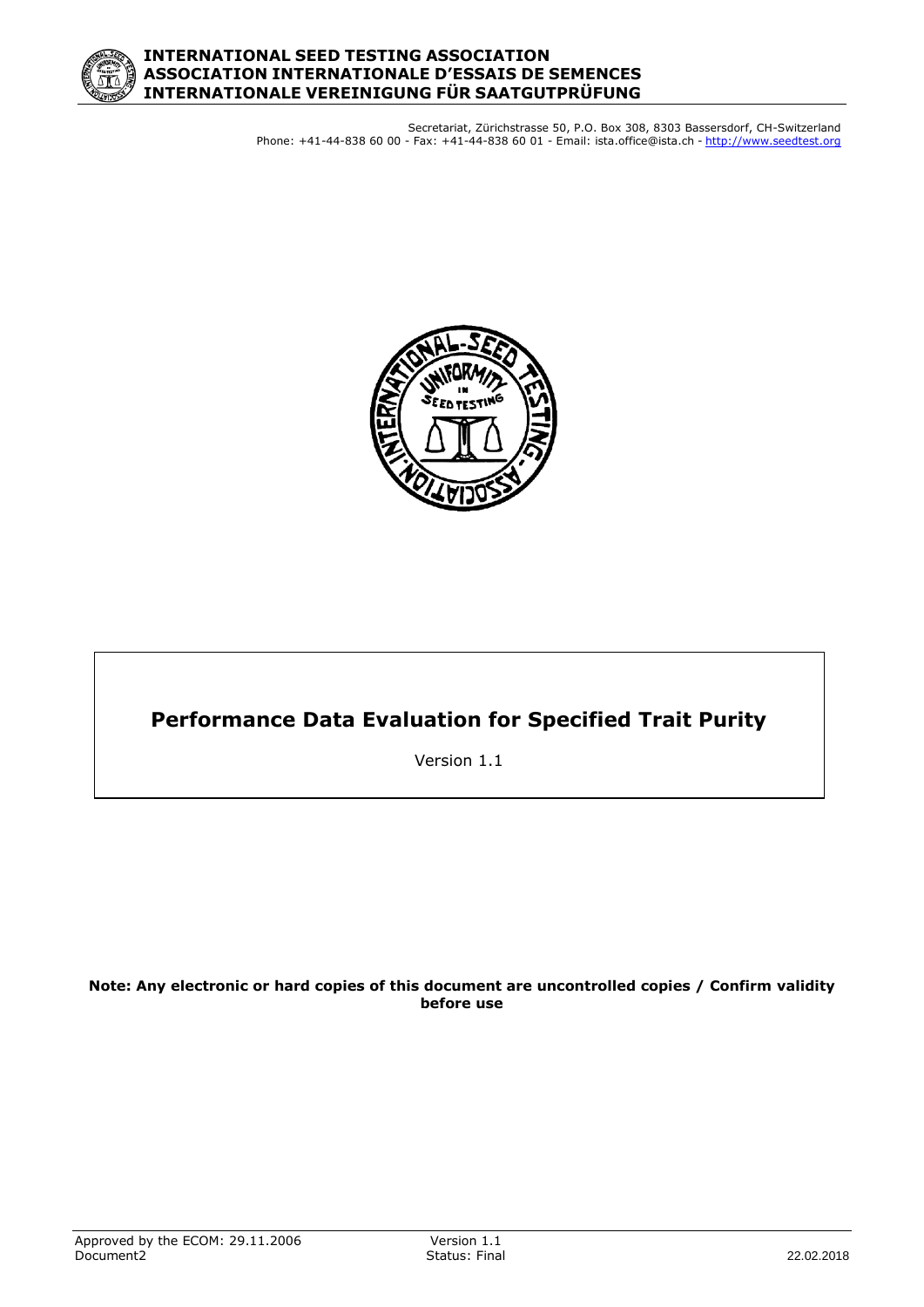## **1 SUMMARY**

This document describes how to provide information to ISTA auditors when a laboratory claims for accreditation on the ability for determining a specified trait by the mean of seed testing, when the performance based approach has been chosen by the laboratory.

This is related to Chapter 8 of the ISTA Rules, for testing purity of seed lots with specified traits, as no standardised method is in the rules for this type of test.

The laboratory shall specify the specified trait, and give information on the validated method that it will use to test seeds.

The samples used must be seeds.

The laboratory shall show evidence on the ability to detect the specified trait, and to quantify the specified trait in a range from 80% to 100%.

## **2 GENERAL INFORMATION ON SPECIFIED TRAIT(S) AND METHOD**

The specified trait(s) shall be defined by the laboratory (e.g., Cry3Bb1 protein).

| Specified trait(s) as described by the<br>laboratory | Comments |
|------------------------------------------------------|----------|
|                                                      |          |

The method used shall be described by the laboratory to a certain extent, to allow auditors to understand how results are obtained.

The method is chosen by the laboratory (e.g., lateral flow strip, herbicide towel test, seedling spray test, insect bio-assay, PCR, etc).

| Description of the type of method used by<br>the laboratory | Comments |
|-------------------------------------------------------------|----------|
|                                                             |          |

This document applies when a laboratory thinks it is ready to manage properly routine testing and it wishes to show evidence of this.

Thus, the way to validate the method, and to install it properly in the laboratory is not to be described in this document. The laboratory shall only give a short summary, and give appropriate references.

| Short statement made by the lab about the   Comments<br>way the method was validated and<br>installed |  |
|-------------------------------------------------------------------------------------------------------|--|
|                                                                                                       |  |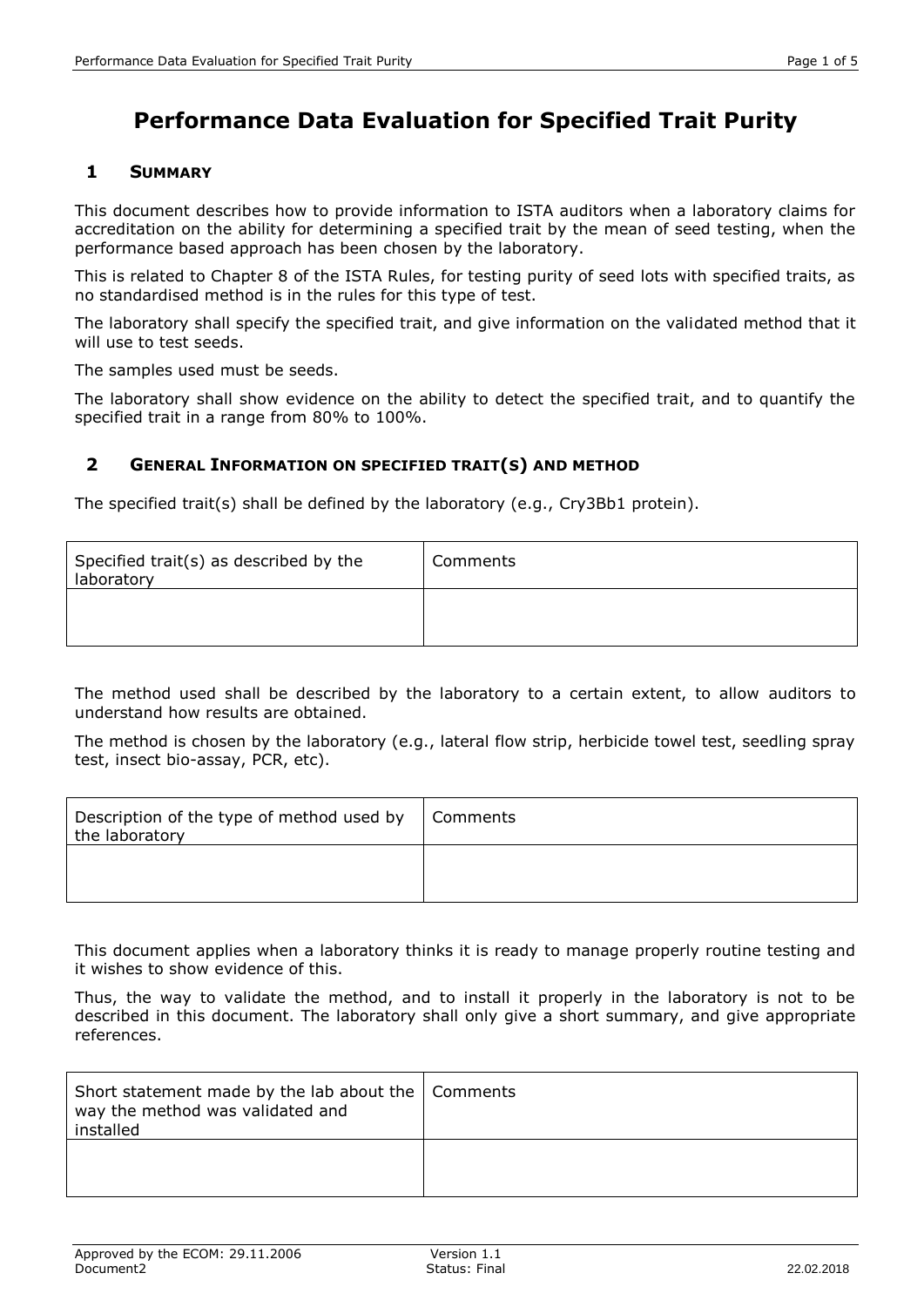| Reference on documentation available, or<br>other parties to contact, to be able to get<br>information on validation of the method<br>and its fitness for the purpose | Comments |
|-----------------------------------------------------------------------------------------------------------------------------------------------------------------------|----------|
|                                                                                                                                                                       |          |

### **3 SEEDS TO PREPARE THE SAMPLES**

The samples used must be seeds.

In case the seeds are ground, the ability to obtain homogeneous and fine flour from seeds is one of the key elements to obtain a result which is representative from the sample.

In case the seeds are germinated, the percentage of germination shall be taken into account to obtain enough plants.

Samples are prepared from 2 sources of seeds which shall be in principle 100% seeds with absence of specified trait(s) on one hand, and 100% seeds with the specified trait(s) on the other hand.

ISTA recommends a 400 seeds check for the source of seed with specified trait(s) and the check of 400 seeds for the source of seed with absence of the specified trait(s).

In that case the lower bound of purity of the seeds is 99.25% with 95% confidence.

The fact that the 2 sources are pure enough shall be assessed by the laboratory. This can be done by a check as recommended above by ISTA, or by other means at the initiative of the laboratory.

| Statement of the laboratory on the<br>assessment of purity of seed source with<br>presence of specified trait(s) | Comments |
|------------------------------------------------------------------------------------------------------------------|----------|
|                                                                                                                  |          |

| Statement of the laboratory on the<br>assessment of purity of seed source with<br>absence of specified trait(s) | Comments |
|-----------------------------------------------------------------------------------------------------------------|----------|
|                                                                                                                 |          |

*Approximate minimum number of seeds to gather to obtain enough seeds to prepare the samples:*

|                                                                              | Seeds with<br>specified<br>train(s) | <b>Seeds without</b><br>specified<br>train(s) | step                                                    | comments                 |
|------------------------------------------------------------------------------|-------------------------------------|-----------------------------------------------|---------------------------------------------------------|--------------------------|
| Ability to check<br>for quantification<br>of purity of<br>specified trait(s) | ~800                                | 100                                           | ability to quantify<br>the specified<br>trait(s) purity | 9 samples of 90<br>seeds |

### **4 QUANTIFICATION OF SPECIFIED TRAIT(S) PURITY:**

Data may be provided in % seeds by number of seeds, in % seeds by mass of seeds, or in another unit, such as % DNA copies.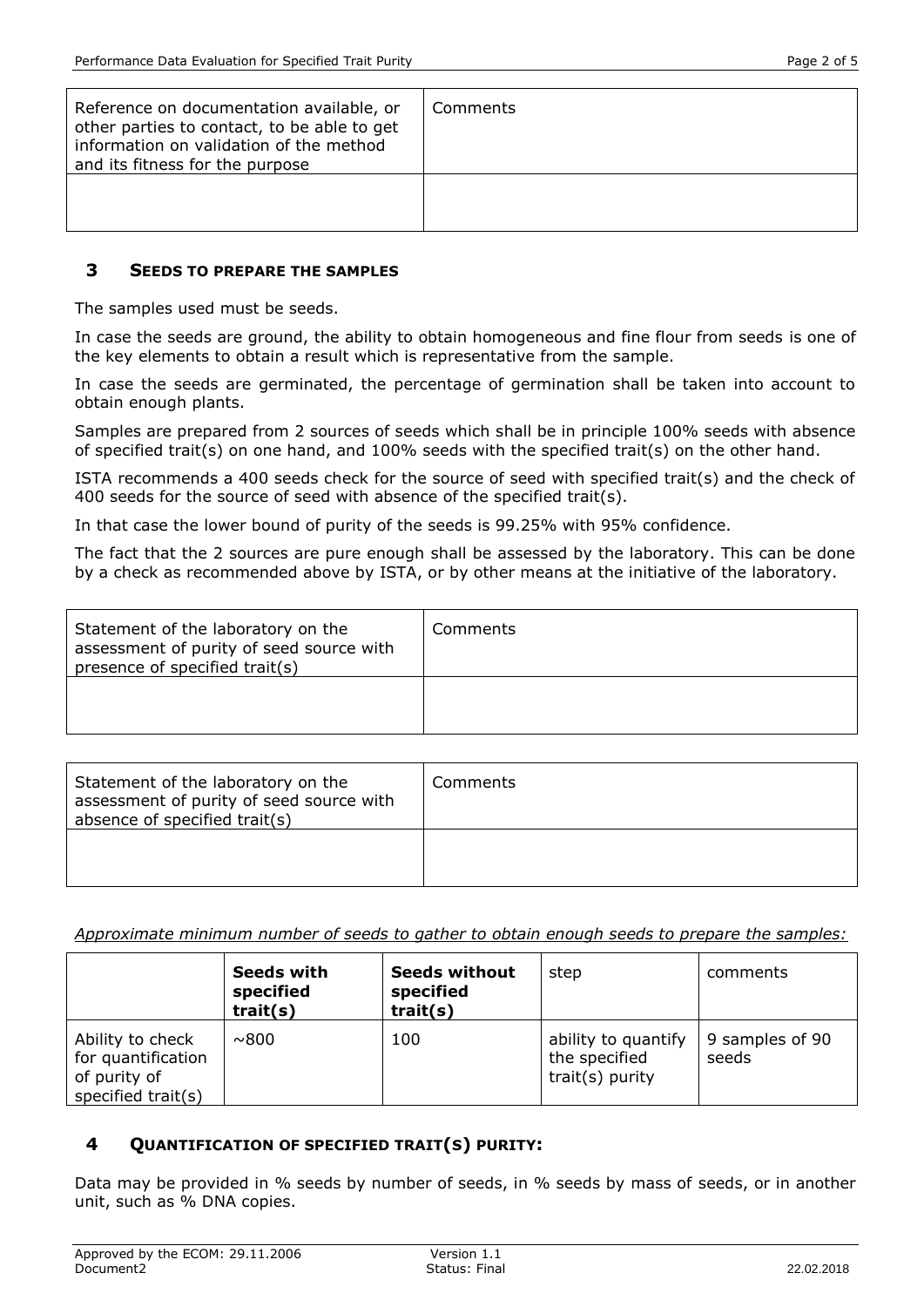The performance data evaluation aims at checking purity % results in the range from 80% to 100%.

Samples are all made up of 90 seeds in total by counting out individual seeds. Samples shall not be obtained by using seed weighing methods.

A number of seeds with the specified trait(s) are spiked in the samples.

For each of 3 levels, 3 samples of 90 seeds shall be prepared, 9 samples in total.

3 levels of presence shall be selected by the person who prepares the sample, blind to the testers.

- Blind level 1 shall be in the purity interval [80%, 90%] in number of seeds (72 to 81 positive seeds spiked)
- Blind level 2 shall be in the purity interval 190%, 95%] in number of seeds (82 to 85 positive seeds spiked)
- Blind level 3 shall be in the purity interval ]95%, 100%] in number of seeds (87 to 90 positive seeds spiked)

For each of the blind levels, the person who prepares the samples shall select at random a number of seeds within the range, and prepare 3 samples with this same number of seeds having the specified trait(s).

|                      | Seeds with <b>specified</b> trait(s) | Seeds without <b>specified</b> trait(s) |
|----------------------|--------------------------------------|-----------------------------------------|
| Blind level 1        | $81*3 = 243$ max                     | $19*3 = 57$ max                         |
| Blind level 2        | $85*3 = 255$ max                     | $8*3 = 24$ max                          |
| Blind level 3        | $90*3 = 270$ max                     | $3*3=9$ max                             |
| Approx. number seeds | 780                                  | 100                                     |

*The number of seeds required for the 9 samples is about:*

The 9 samples for the ability to quantify the purity of the specified trait(s) shall be randomly coded from 1 to 9 and given blind of level to the staff that will perform the tests.

Statement of the laboratory about blindness of the 9 samples

### **5 DESCRIPTION OF SAMPLES, AND REPORT OF RESULTS**

|                                   |          | blind<br>level 1 | blind<br>level 2 | blind<br>level 3 |
|-----------------------------------|----------|------------------|------------------|------------------|
| Spiking level (% number of seeds) |          |                  |                  |                  |
| number of spiked seeds            | sample 1 |                  |                  |                  |
| number of spiked seeds            | sample 2 |                  |                  |                  |
| number of spiked seeds            | sample 3 |                  |                  |                  |
| number of spiked seeds            | sample 4 |                  |                  |                  |
|                                   |          |                  |                  |                  |
| weight of spiked seeds            | sample 1 |                  |                  |                  |
| weight of spiked seeds            | sample 2 |                  |                  |                  |
| weight of spiked seeds            | sample 3 |                  |                  |                  |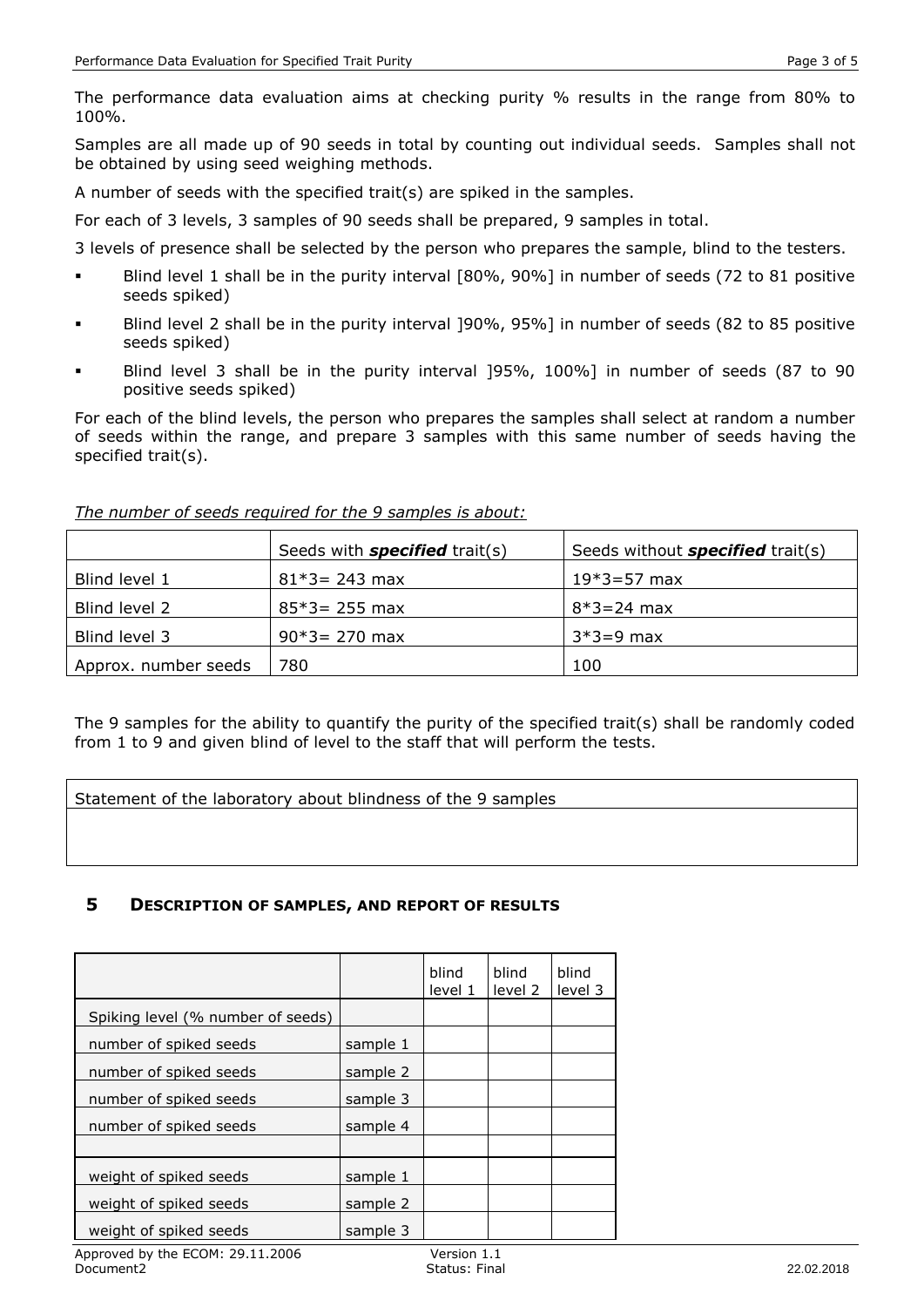| weight of spiked seeds           | sample 4 |  |  |
|----------------------------------|----------|--|--|
|                                  |          |  |  |
| weight of seeds without trait(s) | sample 1 |  |  |
| weight of seeds without trait(s) | sample 2 |  |  |
| weight of seeds without trait(s) | sample 3 |  |  |
| weight of seeds without trait(s) | sample 4 |  |  |
|                                  |          |  |  |
| % other unit                     | sample 1 |  |  |
| % other unit                     | sample 2 |  |  |
| % other unit                     | sample 3 |  |  |
| % other unit                     | sample 4 |  |  |
|                                  |          |  |  |
| Results                          |          |  |  |
| result in % number of seeds      | sample 1 |  |  |
| result in % number of seeds      | sample 2 |  |  |
| result in % number of seeds      | sample 3 |  |  |
| result in % number of seeds      | sample 4 |  |  |
|                                  |          |  |  |
| result in % weight of seeds      | sample 1 |  |  |
| result in % weight of seeds      | sample 2 |  |  |
| result in % weight of seeds      | sample 3 |  |  |
| result in % weight of seeds      | sample 4 |  |  |

\* The unit must correspond to the % other unit chosen above.

result in % other unit\*  $\vert$  sample 1 result in % other unit\*  $\vert$  sample 2 result in % other unit  $\ast$  sample 3 result in % other unit\*  $\vert$  sample 4

It is not permitted to give a table of results with missing samples. In case of problems with a sample, another sample of the same level shall be prepared and analysed.

The values given by the staff that performs the analysis shall be reported without any change by the person who prepared the coded samples (no retest, no re-evaluation if a value is far from the true value, etc).

Statement of the laboratory on the fact that the results obtained have been reported with no changes

Statement of the laboratory about how to derive a unit from another, if applicable